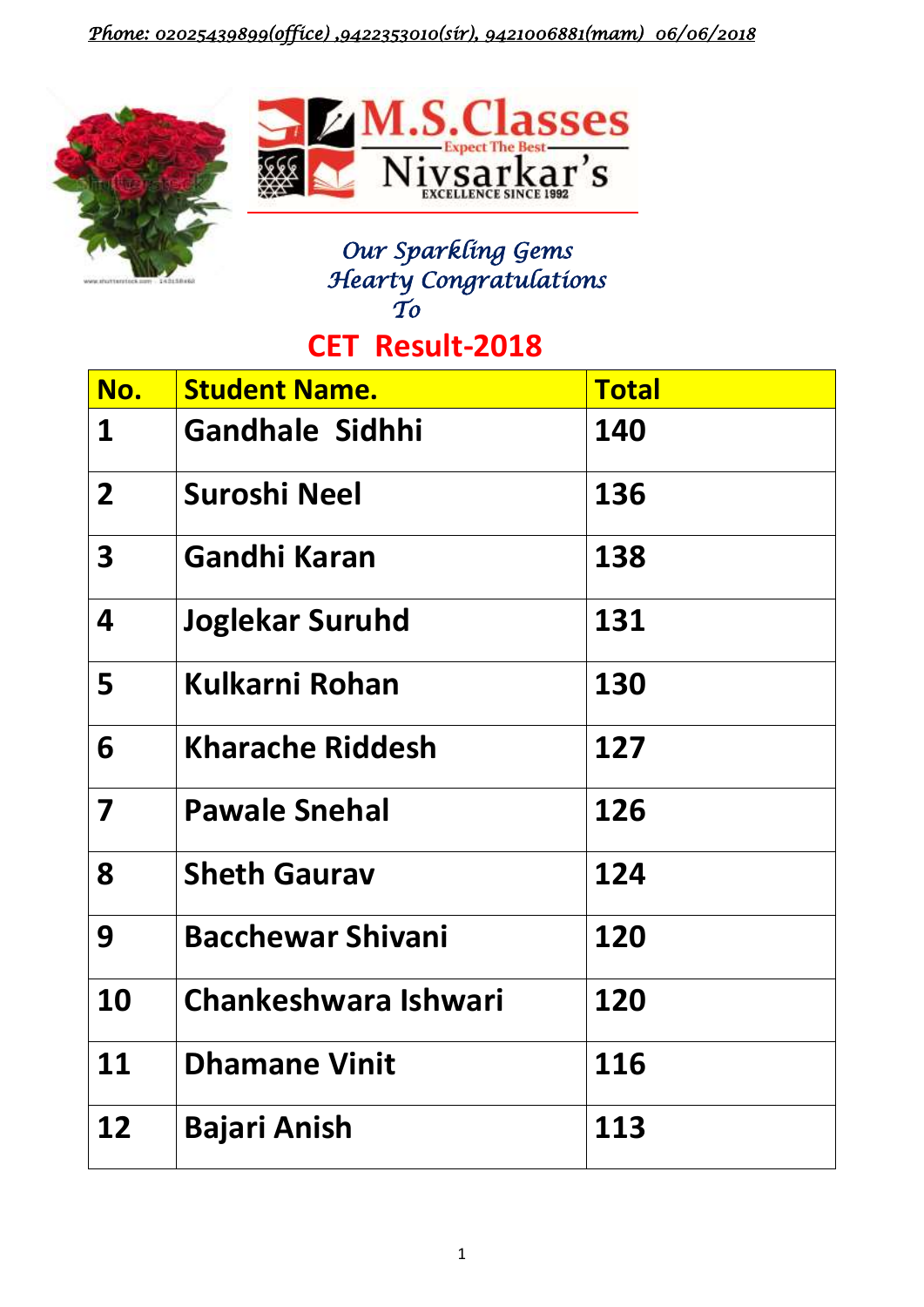| 13 | <b>Bhagwat Vajra</b> | 110 |
|----|----------------------|-----|
| 14 | <b>Shintre Mohak</b> | 110 |
| 15 | <b>Patil Kiran</b>   | 109 |
| 16 | <b>Sonar Omkar</b>   | 106 |
| 17 | Tapadia Vedant       | 106 |
| 18 | <b>Soman Arya</b>    | 105 |
| 19 | <b>Lodh Vihang</b>   | 104 |
| 20 | <b>Bhagwat Ameya</b> | 102 |

**20 students out of 50 scored more than 100 marks in CET** 

 **i.e. 40% students while Maharashtra score is only 7%** 

#### **NEET Result-2018**

| No. | <b>Student Name</b>    | <b>Total</b> |
|-----|------------------------|--------------|
|     | Suroshi Neel           | 460          |
|     | <b>Kulkarni Tanaya</b> | 370          |
| 3   | <b>Kane Akshay</b>     | 300          |
|     |                        |              |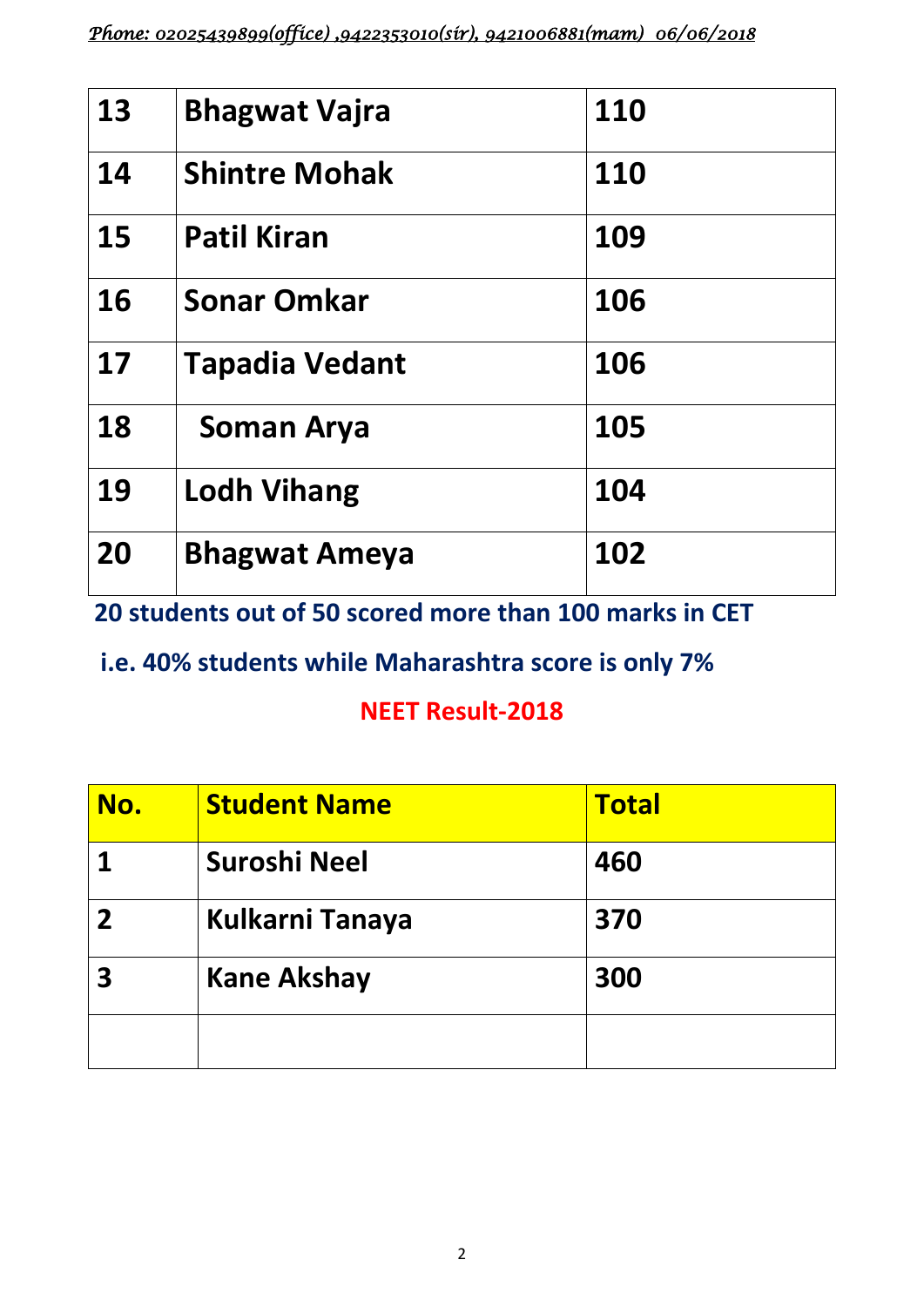## *Phone: 02025439899(office) ,9422353010(sir), 9421006881(mam) 06/06/2018*





# *Our Sparkling Gems Hearty Congratulations*

| <b>Bacchewar Shivani</b> | Selected in VITEEE                                                                  |
|--------------------------|-------------------------------------------------------------------------------------|
| Bhawat Vajra             | Selected for SSB - Defence                                                          |
| Gandhi Karan             | NATA - 163/200<br>$JEE - 256 / 390$<br>$AIR - 984$                                  |
| Pawar Apurv              | <b>NDA 2 2017</b><br>$AIR - 154$<br>Written marks -330<br>SSB Interview marks - 429 |
| Deore Rajwardhan         | Selected in IISER Bhopal                                                            |
| Kane Akshay              | Selected in IBB, Pune university                                                    |
| Butala Suyash            | Selected in Hyderabad Hotel<br><b>Management institute</b>                          |